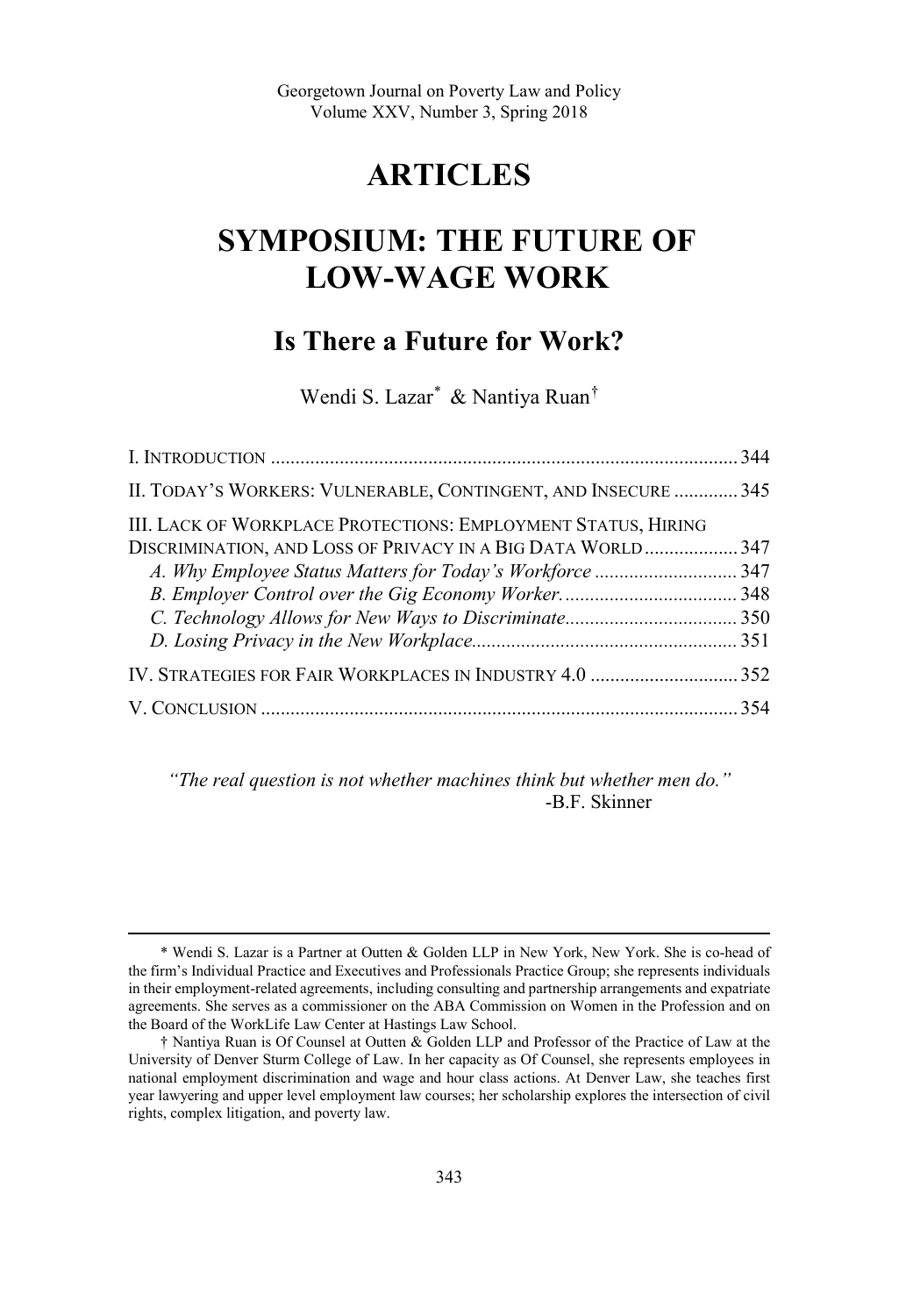#### I. INTRODUCTION

<span id="page-1-0"></span>Technological advances and the global economy have redefined employment relationships. The workplace is constantly being reimagined along with the worker's place in it. Of course, this is not the first wave of reformulation: Work has been transformed though the industrialization age of the 1800s, to the electrification times of the early 1900s, the computerization or digitalization era beginning in the 1970s, to the current "Industry 4.0" or "second machine age."1 This is just the latest wave of advancement that requires reinvention of work and redefined working relationships.

But today, commentators and social scientists are warning that something unique and different is afoot. Information technology and automation permeate most industries, not just a few, giving rise to intelligent self-learning systems, cloud robotics, and deep learning algorithms. However, the unprecedented pace of growth of these technological advancements has resulted in a workforce that simply cannot keep up. A 2013 Oxford University study analyzed 702 occupations and concluded that forty-seven percent of all U.S. jobs are at a high risk of being displaced by technological advances in the next decade or two.<sup>2</sup> Similarly, a 2015 McKinsey Report found that forty-five percent of work activity tasks are currently capable of being automated.<sup>3</sup> An analysis of the revenues and profits of 100 of the largest publicly traded companies in the U.S. from 2001 to 2013 found that while revenues and profits rose considerably during that time period, employee headcount growth lagged far behind.<sup>4</sup> MIT Professors Erik Brynjolfsson and Andrew McAfee call this the "Great Decoupling," the current era of increasing economic abundance and concurrent deterioration of income and job prospects.<sup>5</sup> This Article addresses the ramifications of this age of automation on the most vulnerable of workers, and while analysis of comprehensive solutions are beyond the scope of this Article, we suggest strategies that may save us from further erosion of productive work and provide a decent economic future for the poorest of workers.

 <sup>1.</sup> *See generally* ERIK BRYNJOLFSSON & ANDREW MCAFEE, RACE AGAINST THE MACHINE (2011); ERIK BRYNJOLFSSON & ANDREW MCAFEE, THE SECOND MACHINE AGE, WORK, PROGRESS, AND PROSPERITY IN A TIME OF BRILLIANT TECHNOLOGIES (2014).

<sup>2.</sup> *Id*.; *see also* CARL BENEDIKT FREY & MICHAEL OSBORNE, THE FUTURE OF EMPLOYMENT: HOW SUSCEPTIBLE ARE JOBS TO COMPUTERISATION 44 (2013); COMM. ON FOUNDATIONAL BEST PRACTICES FOR MAKING VALUE FOR AM., NAT'L ACAD. OF ENG'G, MAKING VALUE FOR AMERICA: EMBRACING THE FUTURE OF MANUFACTURING, TECHNOLOGY, AND WORK 44 (Nicholas M. Donofrio & Kate S. Whitefoot eds., 2015).

Michael Chui et al., *Four Fundamentals of Workplace Automation*, MCKINSEY Q. (Nov. 2015), 3. [http://www.mckinsey.com/business-functions/business-technology/our-insights/four-fundamentals-of](http://www.mckinsey.com/business-functions/business-technology/our-insights/four-fundamentals-of-workplace-automation)[workplace-automation.](http://www.mckinsey.com/business-functions/business-technology/our-insights/four-fundamentals-of-workplace-automation)

Howard Schneider, *For Largest U.S. Companies, Jobs Growth Has Lagged Profits, Revenues*, 4. REUTERS (Aug. 11, 2014), [http://www.reuters.com/article/us-usa-economy-employment-insight-idUSKB](http://www.reuters.com/article/us-usa-economy-employment-insight-idUSKBN0GB0NF20140811) [N0GB0NF20140811](http://www.reuters.com/article/us-usa-economy-employment-insight-idUSKBN0GB0NF20140811).

Amy Bernstein & Anand Raman, *The Great Decoupling: An Interview with Brynjolfsson and*  5. *McAfee*, HARV. BUS. REV. (June 2015), [https://hbr.org/2015/06/the-great-decoupling.](https://hbr.org/2015/06/the-great-decoupling)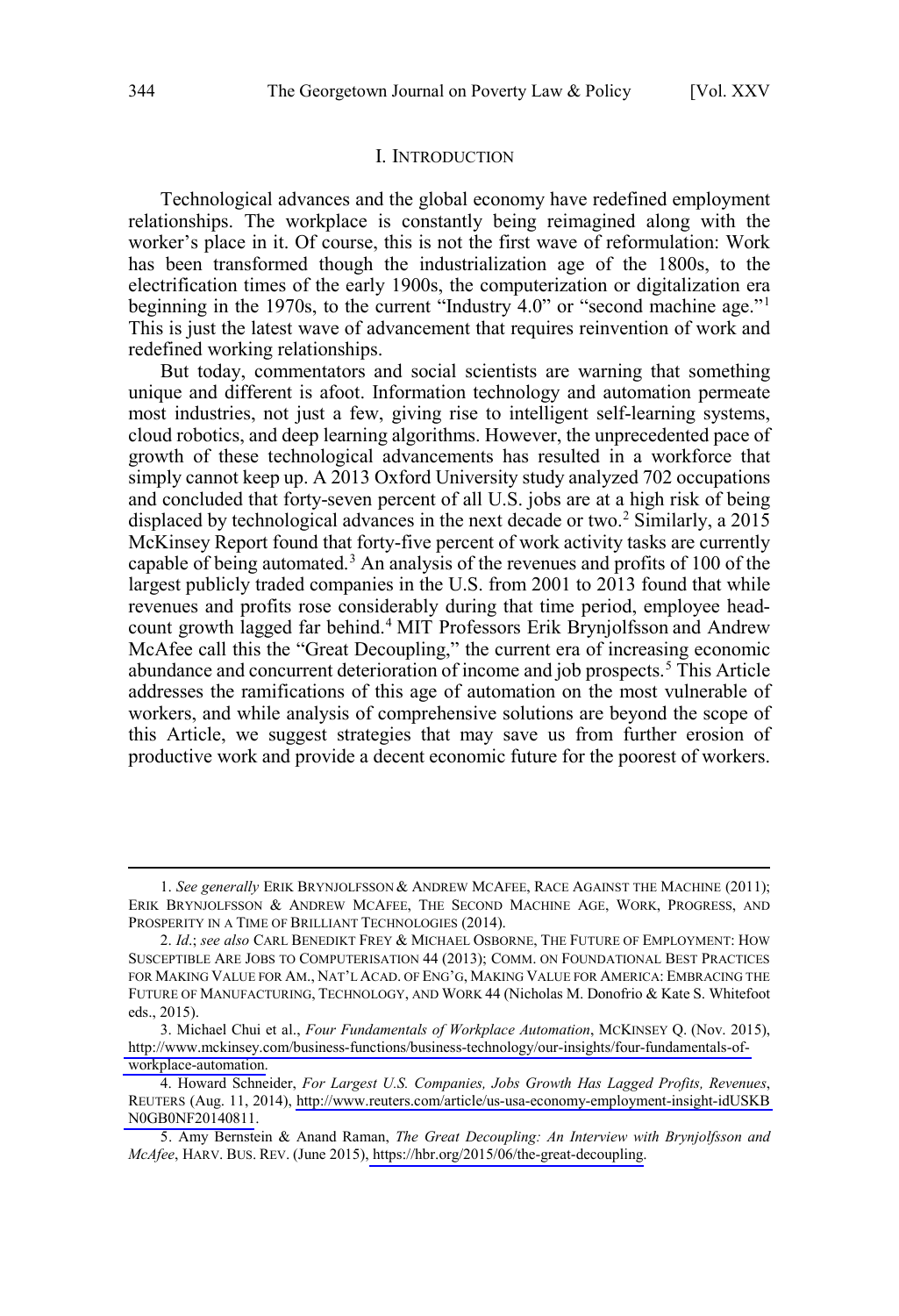#### <span id="page-2-0"></span>II. TODAY'S WORKERS: VULNERABLE, CONTINGENT, AND INSECURE

"Paid work looks very different today from how it did thirty years ago. Mobile workers, telecommuting workers, and dual-worker families have all grown to be commonplace today but were rare or nonexistent before 1980."6 Yet many things remain unchanged: The gender pay gap remains unclosed; minimum wages continue to fall behind living wages; immigrant labor is still precarious and dangerous; and government agencies under-enforce workers' legal protections.<sup>7</sup>

Too much work is for poverty wages. According to the U.S. Bureau of Labor Statistics, low-wage workers comprise a full thirty percent of the U.S. workforce, toiling in industries such as healthcare, childcare, retail, and hospitality.<sup>8</sup> These industries too often employ contingent workers, whose employment is characterized by precariousness and insecurity. They are contract workers, independent contractors, temporary workers, and part-time workers.<sup>9</sup> Their numbers have grown sixty-six percent in the last decade<sup>10</sup> and they may represent half of the entire workforce in the near future.<sup>11</sup>

The rise in job insecurity is most recognizable in the "gig economy," which is defined in multiple ways <sup>12</sup> but with the commonality of an "on-demand" workforce that provides no security of position. As Professor Orly Lobel describes it, the gig economy "emerged in a perfect storm" of "[a]dvances in digital technologies, the widespread availability of handheld devices, and ever-increasing high-speed connectivity [that] combined with the realities presented by several cycles of economic downturn, shifts in lifestyle, and generational preferences."13 Whether through crowdsourcing work or work-on-demand via app, its impact is undeniable. An estimated twenty to thirty percent of today's workers participate in the gig economy and nearly half of them rely on gig work as their primary source of income.14

The rise of the gig economy is alarming for what it portends for future work. These "on-demand" jobs eliminate many skilled workers in the new economy.

 <sup>6.</sup> Nantiya Ruan, *Same Law, Different Day: A Survey of the Last Thirty Years of Wage Litigation and Its Impact on Low-Wage Workers*, 30 HOFSTRA LAB. & EMP. L.J. 355, 356 (2013). 7. *Id*.

Vincent Fusaro & H. Shaefer, *How Should We Define "Low-Wage" Work? An Analysis Using the*  8. *Current Population Survey*, MONTHLY LAB. REV. 9 (U.S. Bureau of Lab. Stat., Oct. 2016), [https://www.](https://www.bls.gov/opub/mlr/2016/article/pdf/how-should-we-define-low-wage-work.pdf) [bls.gov/opub/mlr/2016/article/pdf/how-should-we-define-low-wage-work.pdf.](https://www.bls.gov/opub/mlr/2016/article/pdf/how-should-we-define-low-wage-work.pdf)

<sup>9.</sup> For a detailed explanation of these types of precarious workers, *see* Ruan, *Same Law, Different Day*, *supra* note 6, at 358–62*.* 

*See* Lawrence F. Katz & Alan B. Krueger, *The Rise and Nature of Alternative Work Arrangements*  10. *in the United States, 1995–2015* 8 (Nat'l Bureau of Econ. Research, Working Paper No. 22667, 2016), [https://krueger.princeton.edu/sites/default/files/akrueger/files/katz\\_krueger\\_cws\\_-\\_march\\_29\\_20165.pdf.](https://krueger.princeton.edu/sites/default/files/akrueger/files/katz_krueger_cws_-_march_29_20165.pdf)

<sup>11.</sup> *See* CHRISTOPHER J. DWYER, ARDENT PARTNERS, THE STATE OF CONTINGENT WORKFORCE MANAGEMENT 2015–2016: THE FUTURE OF WORK IS HERE 36 (2015).

<sup>12.</sup> Elka Torpey & Andrew Hogan, *Working in a gig economy*, (U.S. Bureau of Lab. Stat., May. 2016) (explaining there is "no official definition of the 'gig economy'").

<sup>13.</sup> Orly Lobel, The Gig Economy & the Future of Employment and Labor Law, 51 U.S.F. L. REV. 51, 52 (2017).

<sup>14.</sup> MCKINSEY GLOB. INST., INDEPENDENT WORK: CHOICE, NECESSITY, AND THE GIG ECONOMY 2-3 (2016), [https://www.mckinsey.com/global-themes/employment-and-growth/independent-work-choice](https://www.mckinsey.com/global-themes/employment-and-growth/independent-work-choice-necessity-and-the-gig-economy)[necessity-and-the-gig-economy.](https://www.mckinsey.com/global-themes/employment-and-growth/independent-work-choice-necessity-and-the-gig-economy)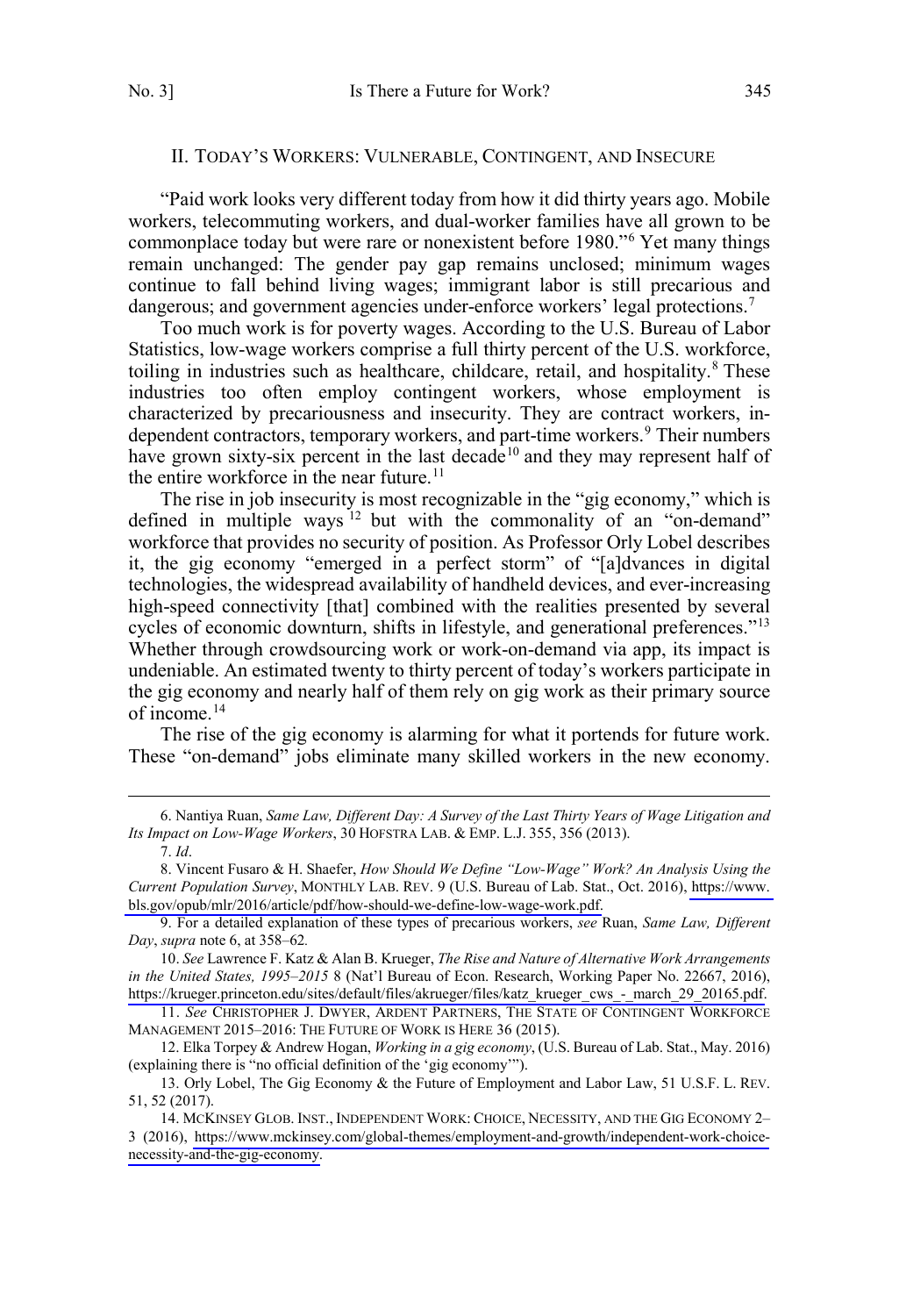Automation, retail without brick-and-mortar stores, driverless cars: This expanding technology eliminates current jobs. As the International Bar Association (IBA) recognized in its April 2017 report, there are great advantages to robotics and intelligent algorithms, but the result of such technological advancement is that many jobs, such as "accountant, court clerk or desk officer at fiscal authorities," will become obsolete.<sup>15</sup>

The rate at which jobs will disappear is a matter of some debate. In 2017, the McKinsey Global Institute, which studies the potential effect of automation on employment, published *A Future that Works: Automation, Employment, and Productivity*. 16 The study identified and analyzed 2,000 distinct work activities and concluded that while "only a small percentage of occupations can be fully automated by adapting current technologies," "some work activities of almost all occupations could be automated."17 Factors that determine the pace and extent of automation include: Technical feasibility (when machines have reached the required level of performance in the capabilities required to carry out particular activities); the cost of technology; competition with labor including skills and supply and demand dynamics; performance benefits including and beyond labor cost savings; and social and regulatory acceptance.<sup>18</sup>

Most of the analysis on the effects of automation on the workplace as reported in the popular media emanate from studies such as McKinsey's, which is used to advise corporations on growth initiatives, or from the perspective of the corporate or management-side employment bar, like the IBA.<sup>19</sup> What is missing from most media coverage is its impact on poor workers, who populate unskilled and unpredictable jobs, and meaningful solutions to what may be a worldwide economic disruption. These workers will be most affected by automation and are the least prepared to sustain unemployment, mass changes in the relationship between humans and machine, or to afford the time and expense of retraining.

Moreover, the gig economy is a small part of a bigger issue—the growth of a contingent and unprotected workforce in the U.S., which may not be about automation and job loss per se, but rather a shift in the labor market over the last two decades from full time employees to those who work multiple jobs, shifts, and in alternative work arrangements without health and welfare benefits and basic employment rights. $20$ 

<sup>15.</sup> GERLIND WISSKIRCHEN ET AL., IBA GLOB. EMP. INST., ARTIFICIAL INTELLIGENCE AND ROBOTICS AND THEIR IMPACT ON THE WORKPLACE (2017), [https://www.ibanet.org/Article/](https://www.ibanet.org/Article/NewDetail.aspx?ArticleUid=012a3473-007f-4519-827c-7da56d7e3509) [NewDetail.aspx?ArticleUid=012a3473-007f-4519-827c-7da56d7e3509.](https://www.ibanet.org/Article/NewDetail.aspx?ArticleUid=012a3473-007f-4519-827c-7da56d7e3509)

<sup>16.</sup> MCKINSEY GLOB. INST., A FUTURE THAT WORKS: AUTOMATION, EMPLOYMENT, AND PRODUCTIVITY (2017), [https://www.mckinsey.com/global-themes/digital-disruption/harnessing-automa](https://www.mckinsey.com/global-themes/digital-disruption/harnessing-automation-for-a-future-that-works) [tion-for-a-future-that-works.](https://www.mckinsey.com/global-themes/digital-disruption/harnessing-automation-for-a-future-that-works)

<sup>17.</sup> *Id*. at 4.

<sup>18.</sup> *Id.* at 10–12.

*About MGI*, MCKINSEY&COMPANY,<https://www.mckinsey.com/mgi/overview/about-us>; *About*  19. *the IBA*, INT'L B. ASS'N, [https://www.ibanet.org/About\\_the\\_IBA/About\\_the\\_IBA.aspx.](https://www.ibanet.org/About_the_IBA/About_the_IBA.aspx)

<sup>20.</sup> *See, e.g*., Nantiya Ruan & Nancy Reichman, *Hours Equity is the New Pay Equity*, 59 VILL. L. REV. 35 (2014); Charlotte Alexander, Anna Haley-Lock & Nantiya Ruan, *Stabilizing Low-Wage Work: Legal Remedies for Unpredictable Work Hours & Income Stability*, 50 HARV. C.R.-C.L. L. REV. 1 (2015); Katz & Krueger, *supra* note 10.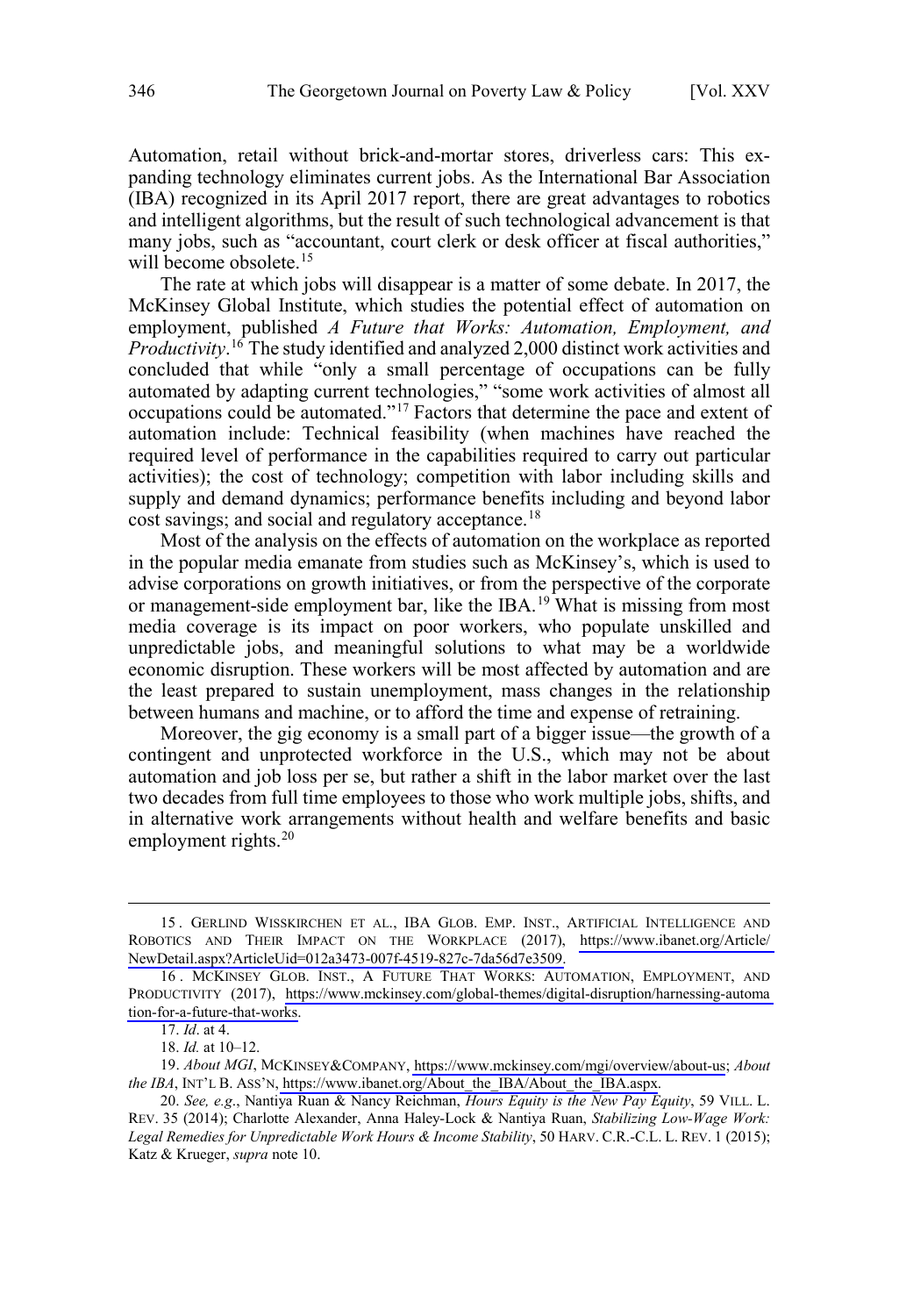### <span id="page-4-0"></span>III. LACK OF WORKPLACE PROTECTIONS: EMPLOYMENT STATUS, HIRING DISCRIMINATION, AND LOSS OF PRIVACY IN A BIG DATA WORLD

#### *A. Why Employee Status Matters for Today's Workforce*

The distinction between employees and nonemployees is a critical threshold issue that has enormous impact on workers' rights. While local and state legislatures have begun to step in and fill protection gaps for vulnerable workers,  $21$ absent congressional action, federal common law continues to play catch up. The distinction between workers deemed "employees" and those deemed "independent contractors" has become increasingly critical to the modern American workplace. This misclassification of independent contractors has become a threshold gateway issue that determines who benefits and who loses workplace protection.

Legal protections against workplace discrimination and fair wages and hours largely rely upon a system of private enforcement. By providing statutory fees, in laws such as Title  $VII^{22}$  and the FLSA,  $23$  the legislature encourages "private attorney generals" to pursue socially desirable litigation, as well as compensate them for their expended efforts and assumed risks in prosecution of these difficult, and sometimes unsuccessful, cases. Early on, the Supreme Court acknowledged the risks undertaken by private attorneys in *Newman v. Piggie Park Enterprises,* where the Court recognized that civil rights laws need attorneys to act as private attorney generals and that the public benefits from their prosecution of these cases.24

In order to enforce worker protection laws, private attorneys are needed to challenge the myriad ways employers try to limit their exposure. For example, because employment laws limit protections of employees, aspiring employees, and former employees (not the contingency workforce as outlined above), employers are incentivized to classify workers as anything but "employees" to avoid workplace regulation. If successful, workers who are deemed something other than employees are excluded from the enacted workplace laws, including: State workers' compensation; minimum wage and overtime (e.g., the Fair Labor Standards Act of 1938 ("FLSA")); anti-discrimination (e.g., the Equal Pay Act of 1963 ("EPA"); Title VII of the Civil Rights Act of 1964 ("Title VII"); the Age Discrimination in Employment Act of 1967 ("ADEA"); and the Americans with Disabilities Act of 1990 ("ADA")); and other various federal legislation setting workplace standards (e.g., the Employee Retirement Income Security Act of 1974 ("ERISA"); the Worker Adjustment and Retraining Notification Act of 1988 ("WARN"); and the Family and Medical Leave Act of 1993 ("FMLA")).

The theoretical distinction between an employee and an independent contractor is that the independent contractor agrees to accomplish particular results, while an employee yields control over her time and efforts to the employer.

 <sup>21.</sup> For example, New York City Human Rights law protects multiple categories beyond the federal anti-discrimination protections, such as job applicants with criminal records. *See, e.g.*, N.Y.C. ADMIN. CODE § 8-107.

<sup>22.</sup> Title VII of the Civil Rights Act, 42 U.S.C. § 2000 *et seq.* (2012).

<sup>23.</sup> Fair Labor Standards Act, 29 U.S.C. § 201 *et seq.* (2012).

<sup>24.</sup> Newman v. Piggie Park Enters., 390 U.S. 400, 402 (1968) (per curiam).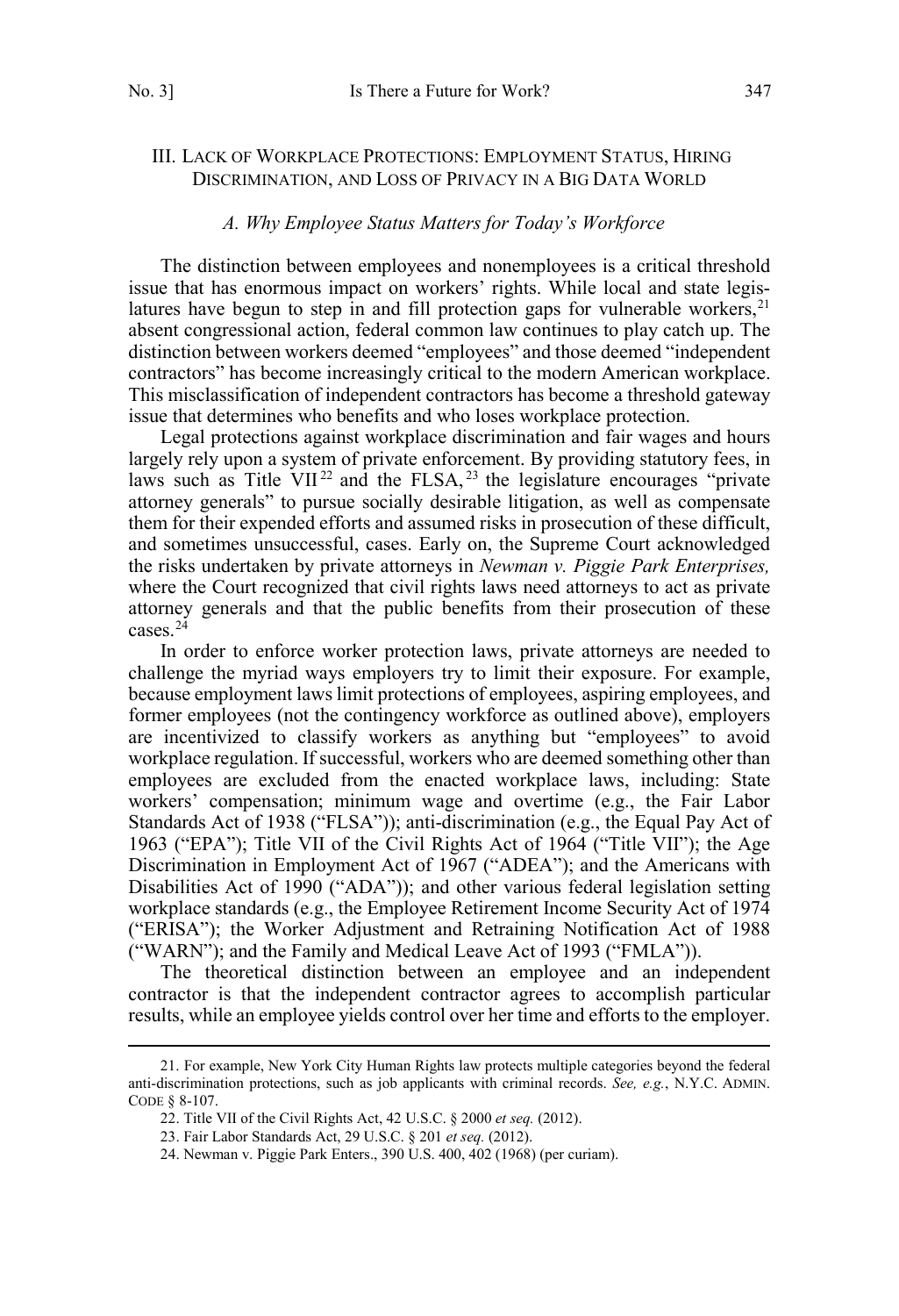<span id="page-5-0"></span>Because various workplace statutes define "employee" broadly and without guidance as how to distinguish between employees and independent contractors, courts developed various tests to determine whether an employment relationship exists. Generally, courts look to the substance and essence of the relationship, and not to the workers' title or any one fact or circumstance to determine whether an employment relationship exists.<sup>25</sup> In differentiating between an employee and an independent contractor, the analysis turns primarily on the extent to which the worker may exercise control over performance of the work. It is not the fact of actual exercise of control by the employer, but rather the existence of the right or authority to interfere or control, which determines whether the worker is an employee or not.<sup>26</sup> Litigation in this area is common place, including a rash of cases involving gig economy workers, such as Uber drivers, and their fight for workplace protections. 27

#### *B. Employer Control over the Gig Economy Worker.*

The type of control gig economy companies have over their workers represents a new workplace dynamic. As gig-economy companies control their workers in new ways, they also retain the traditional leverage of employers. In order for companies in the gig economy to succeed, they need a ready supply of workers that are available "on-demand," 24/7. <sup>28</sup> Companies such as Uber, Instacart, and TaskRabbit must go to great lengths to incentivize their workers to work as much as possible—in bad weather, in the middle of the night, without a stable schedule. For example, the ride-sharing companies Uber and Lyft hired social science and data analysis consultants to find ways to incentivize their drivers to work longer and more often even under duress.29 By mimicking the addicting features of video games in their app, drivers are manipulated into working longer, more often, and at hours that are less lucrative to the drivers but more lucrative to the company.<sup>30</sup> This "gamification" of work rewards drivers with badges, high scores, customer satisfaction points to increase work hours at profitable work times, without providing increased remuneration. But because both Uber and Lyft require drivers

29. *Id.*

 <sup>25.</sup> Federal courts have utilized three different tests in distinguishing between an employee and an independent contractor: (1) the common law "right to control" test; (2) the "economic realities" test; and (3) the hybrid economic realities-common law control test. *See, e.g.*, Deanne M. Mosley & William C. Walter, *The Significance of the Classification of Employment Relationships in Determining Exposure to Liability*, 67 MISS. L.J. 613, 631–32 (1998) (categorizing the various federal court approaches).

<sup>26.</sup> *Id.*

<sup>27.</sup> Richard Reibstein, February/March 2017 Independent Contractor Misclassification and Compli*ance News Update*, INDEPENDENT CONTRACTOR MISCLASSIFICATION AND COMPLIANCE LEGAL BLOG (Apr. 3, 2017), [https://independentcontractorcompliance.com/2017/04/03/march-2017-independent](https://independentcontractorcompliance.com/2017/04/03/march-2017-independent-contractor-misclassification-and-compliance-news-update/)[contractor-misclassification-and-compliance-news-update/;](https://independentcontractorcompliance.com/2017/04/03/march-2017-independent-contractor-misclassification-and-compliance-news-update/) Jon Weinberg, *Gig News: Uber Successfully Pursuing State Legislation on Independent Contractor Status,* ON LABOR (Dec. 11, 2015), [http://onlabor](http://onlabor.org/gig-news-uber-successfully-pursuing-state-legislation-on-independent-contractor-status/) [.org/gig-news-uber-successfully-pursuing-state-legislation-on-independent-contractor-status/](http://onlabor.org/gig-news-uber-successfully-pursuing-state-legislation-on-independent-contractor-status/) .

<sup>28.</sup> *See* Wendi Lazar, *The Gig Economy: A Threat to Basic Employment Rights*, 257 N.Y. L. J. 3, 4 (2017).

*Id.* (citing Noam Scheiber, *How Uber Uses Psychological Tricks to Push Its Drivers' Buttons*, 30. N.Y. TIMES (April 2, 2017), [https://www.nytimes.com/interactive/2017/04/02/technology/uber-drivers](https://www.nytimes.com/interactive/2017/04/02/technology/uber-drivers-psychological-tricks.html)[psychological-tricks.html](https://www.nytimes.com/interactive/2017/04/02/technology/uber-drivers-psychological-tricks.html)).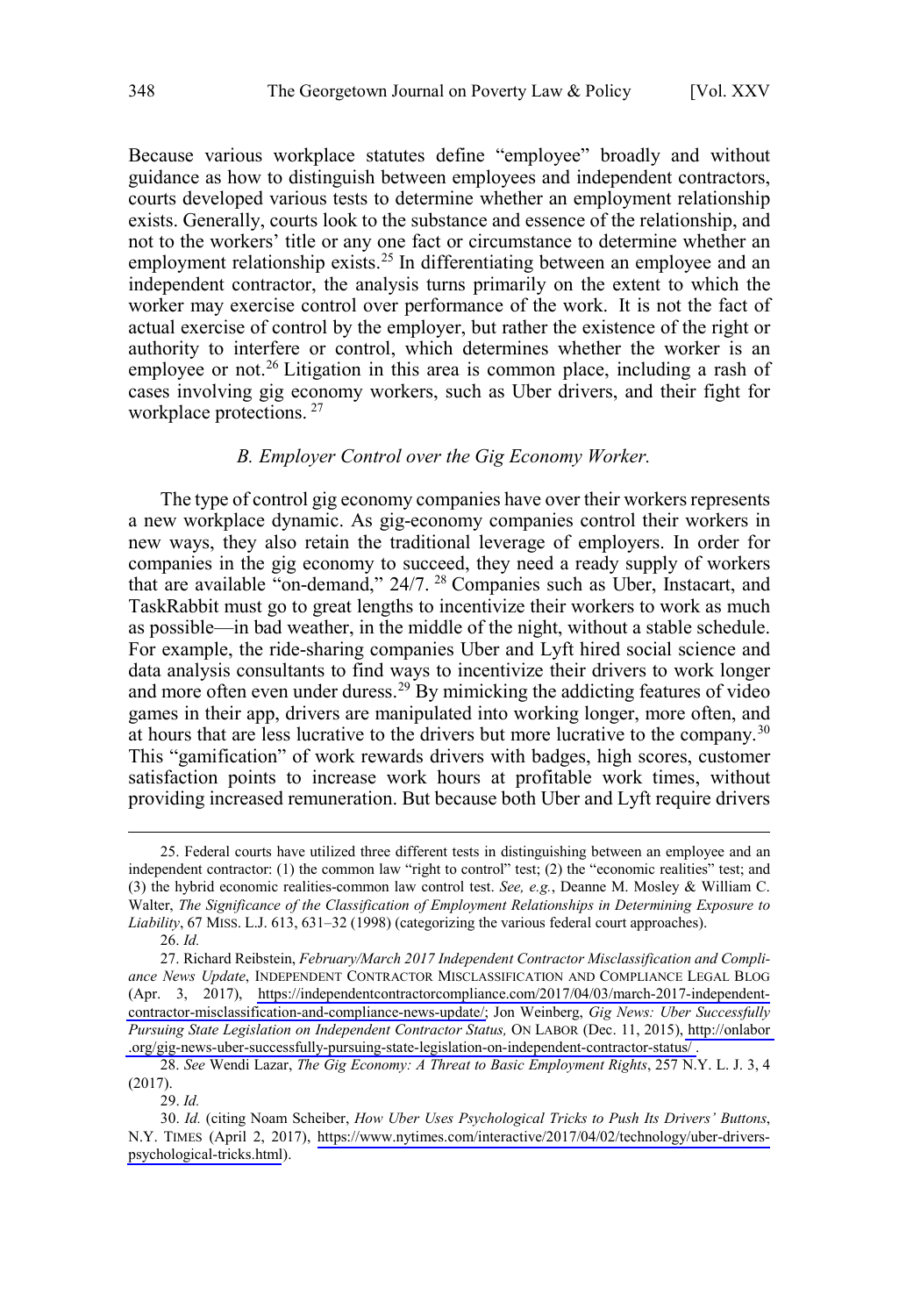to have certain customer satisfaction scores to log in to the app and find work, the companies control the ability to work by controlling the reporting of what constitutes unsatisfactory rides.

Another reality of employment relationships in this technological age is that with the growth of subcontracting, franchising, and temporary and other labor agencies, figuring out who is the employer can be a daunting task for many workers. The more actors involved, the less chance workers have of knowing who is responsible for their experience of harassment, lack of paycheck, or unsafe work conditions. <sup>31</sup> Too often, transient, fly-by-night "jobbers" deliberately scam workers by hiring them out to companies, take an unfair amount of their wages, and sometimes, fail to pay them at all.<sup>32</sup>

In these scenarios, the worker must sue a defendant claiming that she (and those similar to her) worked both for the defendant and a third party, but the defendant responds that the plaintiff was employed only by the third party, and not by the defendant. Courts generally view issues of joint employment by looking to the economic realities of the relationship, but have employed different factors for getting to that reality. Under federal anti-discrimination laws, courts utilize similar factors in analyzing joint employment issues, such as whether both entities engage in the hiring, termination, discipline, training, payroll, and other work conditions of the worker.<sup>33</sup>

Outsourcing workers to third-party contractors allows companies to argue that it is the intermediary labor agent who is the sole employer on the hook for employment violations, such as unpaid minimum wage or overtime,  $34$  safety,  $35$  and antidiscrimination protection. Yet, these intermediaries are too often operations without resources to pay for back wages, and without a legal argument that they are joint employers with the companies who primarily benefit from workers' labor, workers can be shut out of recovery.

This situation is made even more difficult with today's technology that allows for workers to operate in a triangular relationship, whereby the worker provides services to customers who are identified with the help of intermediaries. The intermediary business creates a communications channel, such as an "app," that customers use to identify themselves as needing a service (e.g., a car ride, home task, or food delivery). Courts struggle with how to identify this employment

*See* CATHERINE RUCKELSHAUS ET AL., WHO'S THE BOSS: RESTORING ACCOUNTABILITY FOR 31. LABOR STANDARDS IN OUTSOURCED WORK, NAT'L EMP'T LAW PROJECT (May 2014), [http://www.nelp](http://www.nelp.org/content/uploads/2015/03/Whos-the-Boss-Restoring-Accountability-Labor-Standards-Outsourced-Work-Report.pdf?nocdn=1) [.org/content/uploads/2015/03/Whos-the-Boss-Restoring-Accountability-Labor-Standards-Outsourced-](http://www.nelp.org/content/uploads/2015/03/Whos-the-Boss-Restoring-Accountability-Labor-Standards-Outsourced-Work-Report.pdf?nocdn=1)[Work-Report.pdf?nocdn=1](http://www.nelp.org/content/uploads/2015/03/Whos-the-Boss-Restoring-Accountability-Labor-Standards-Outsourced-Work-Report.pdf?nocdn=1).

<sup>32.</sup> *See, e.g*., Ansoumana v. Gristede's Operating Corp., 255 F. Supp. 2d 184 (S.D.N.Y. 2003).

<sup>33.</sup> *See, e.g.*, EEOC v. Sage Realty Corp., 87 F.R.D. 365 (S.D.N.Y. 1980).

<sup>34.</sup> *See also Ansoumana*, 255 F. Supp. 2d at 194–95 (finding that drug store corporation and labor contractor were joint employers of delivery workers because the drugstore and contractor had a regular relationship, workers performed an integral service to the stores, deliveries were made directly to the stores, and drugstores had control over the workers).

*See, e.g.*, Letter from Senator Robert P. Casey, Jr., to Assistant Secretary of Labor David Michaels 35.(July 10, 2014), [http://www.casey.senate.gov/newsroom/releases/casey-presses-osha-on-safety-protec](http://www.casey.senate.gov/newsroom/releases/casey-presses-osha-on-safety-protections-for-temp-workers) [tions-for-temp-workers](http://www.casey.senate.gov/newsroom/releases/casey-presses-osha-on-safety-protections-for-temp-workers) (discussing "possible regulatory or legislative impediments to OSHA's ability to ensure safe and healthy workplaces for temporary workers.")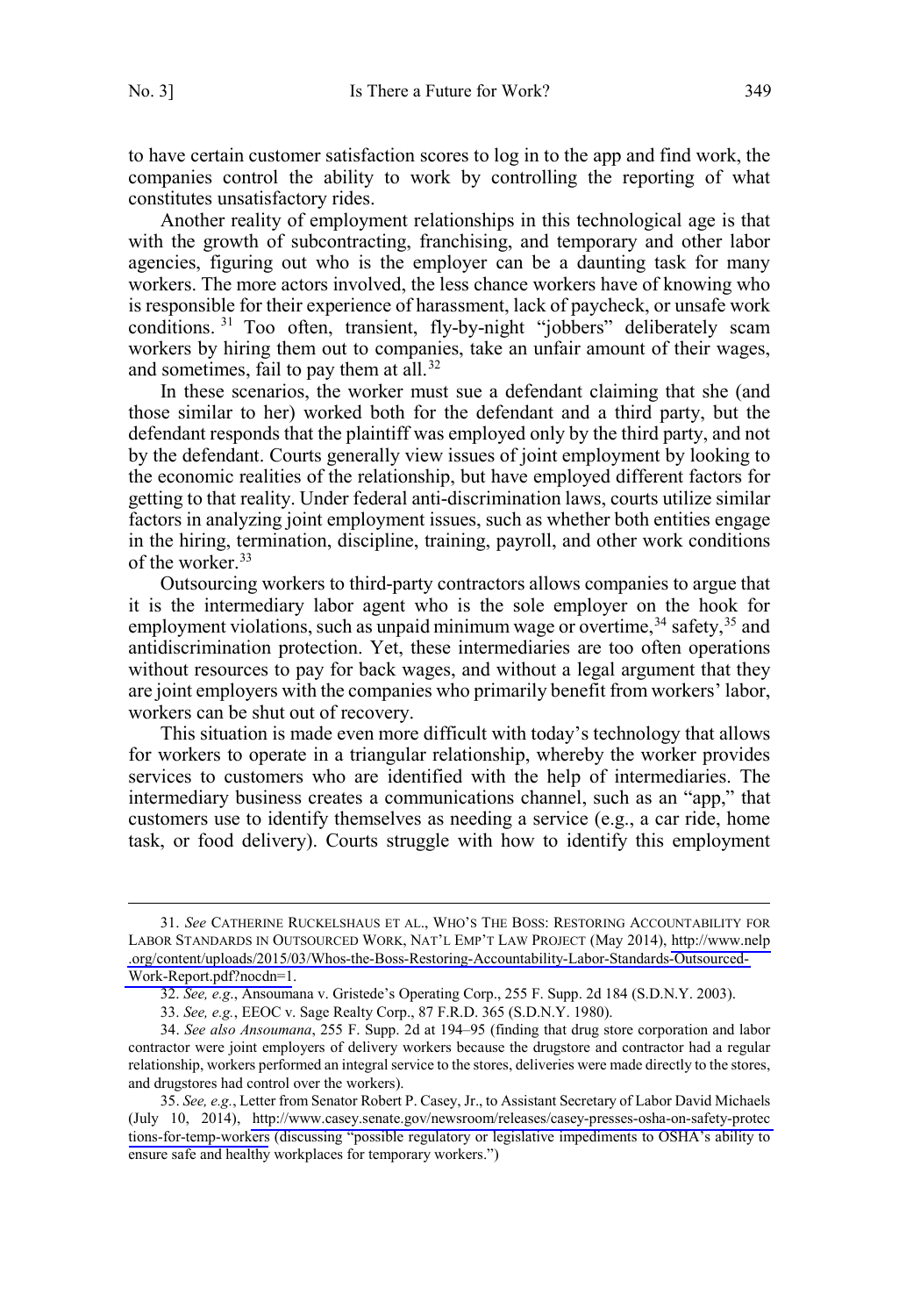<span id="page-7-0"></span>relationship, with workers bearing the brunt of the lapse of workplace protections.<sup>36</sup>

#### *C. Technology Allows for New Ways to Discriminate*

Meanwhile, today's workforce must also contend with other advancing technologies, such as cloud computing,  $37$  automation,  $38$  and artificial intelligence, <sup>39</sup> that affect their recruiting, hiring, and promotion opportunities along with their work conditions in the virtual and physical workplaces.

Increasingly, potential employers are using "big data" to determine who to interview, recruit, hire, and promote. Simply put, firms are using data analytics to target and reward "promising" employees. $40$  By gathering and sifting through the huge amounts of information available online on potential and current employees, employers engage in "data mining" to focus on certain identified criteria. This can reproduce existing patterns of discrimination: Unconscious and implicit bias as well as established prejudices, including reproducing existing stereotypes and widespread societal biases. As Professor Pauline Kim observed, our current antidiscrimination laws are not up for the challenge of protecting against this type of discrimination.<sup>41</sup>

Although the White House released a report titled, *Big Data: Seizing*  Opportunities, Preserving Values,<sup>42</sup> identifying the unintended discriminatory effects of data mining, government enforcement or updated legislation is not likely from the current administration and political climate. Again, it is up to the private attorney to make the connections between big data, data mining, and unlawful disparate impact on protected workers.

For example, the authors' firm, Outten & Golden LLP, represents plaintiffs challenging discriminatory advertising that disparately impacts people of color and older workers. In *Onuoha v. Facebook*, the plaintiffs are people of color challenging the company's platform that allows advertisers to target or exclude users based on race, national origin and location. <sup>43</sup> In this class action, the plaintiffs allege that Facebook violated Title VII, the Fair Housing Act, and the

39. *See* Sean Semmler & Zeeve Rose, *Artificial Intelligence: Application Today and Implications Tomorrow*, 16 DUKE L. & TECH. REV. 85, 86 (2017) (defining artificial intelligence as the process of simulating human intelligence through machine processes).

 <sup>36.</sup> *See* RUCKELSHAUS ET AL., *supra* note 31*.*

<sup>37.</sup> *See* Benjamin D. Johnson, *There's No Place Like Work: How Modern Technology Is Changing the Judiciary's Approach to Work-at-Home Arrangements As an ADA Accommodation*, 49 U. RICH. L. REV. 1229, 1240–41 (2015) (defining cloud technology or cloud computing as the virtual storage of information on a network as opposed to a computer's physical hard drive).

*See What is Automation?*, INT'L SOC'Y OF AUTOMATION, [https://www.isa.org/about-isa/what-is-](https://www.isa.org/about-isa/what-is-automation)38. [automation](https://www.isa.org/about-isa/what-is-automation) (last visited Mar. 15, 2018) (defining automation as "the creation and application of technology to monitor and control the production and delivery of products and services").

<sup>40.</sup> Allan G. King & Marko J. Mrkonich, *"Big Data" and the Risk of Employment Discrimination*, 68 OKLA. L. REV. 555, 555 (2016).

<sup>41.</sup> Pauline T. Kim, *Data-Driven Discrimination at Work*, 58 WM. & MARY L. REV. 857, 857 (2017).

<sup>42.</sup> EXEC. OFFICE OF THE PRESIDENT, BIG DATA: SEIZING OPPORTUNITIES, PRESERVING VALUES (2014), [https://obamawhitehouse.archives.gov/sites/default/files/docs/big\\_data\\_privacy\\_report\\_may\\_1\\_](https://obamawhitehouse.archives.gov/sites/default/files/docs/big_data_privacy_report_may_1_2014.pdf) [2014.pdf.](https://obamawhitehouse.archives.gov/sites/default/files/docs/big_data_privacy_report_may_1_2014.pdf)

<sup>43.</sup> *See* Onuoha v. Facebook, Inc., No. 16-cv-06440-EJD, 2017 BL 115835 (N.D. Cal. Jan. 8, 2018).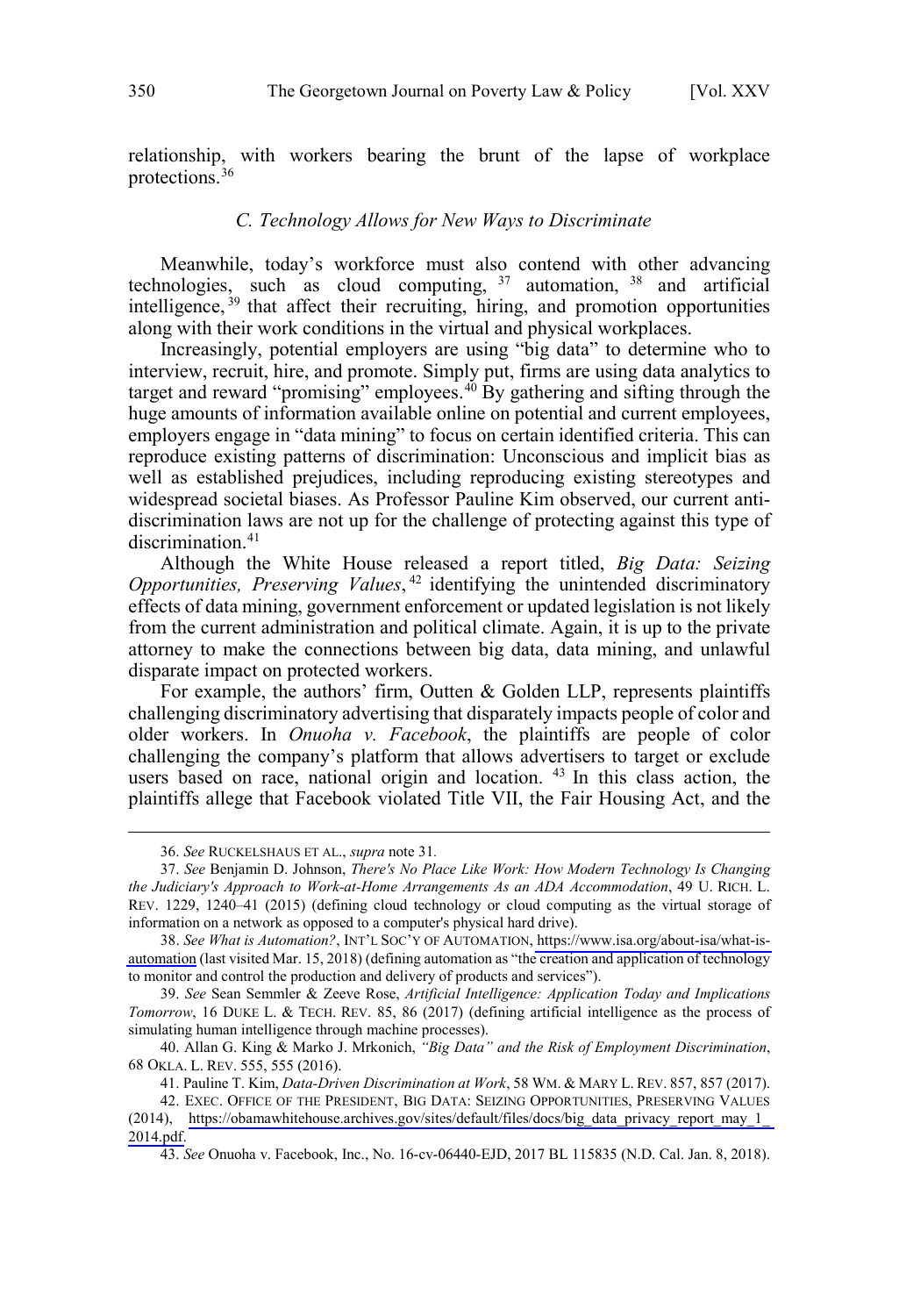<span id="page-8-0"></span>Equal Credit Opportunity Act, by developing a platform that allows advertisers to target ads for specific "ethnic affinities," which allows advertisers to exclude certain users from employment, housing, and credit opportunities in violation of anti-discrimination laws. Additionally, the firm brought a defendant class lawsuit on behalf of the Communications Workers of America (CWA) and three workers against T-Mobile US, Amazon, Cox Communications and Media Group, and hundreds of other large employers and employment agencies who allegedly engaged in the unlawful practice of excluding older workers from receiving job ads on Facebook for open positions at their companies.<sup>44</sup> The lawsuit challenges how Facebook's paid ad platform is allegedly being used to hide job ads and opportunities from older workers nationally. The complaint alleges that hundreds of employers and employment agencies are illegally targeting their employment ads on Facebook to exclude older workers who fall outside specified age ranges (such as ages eighteen to forty, or ages twenty-two to forty-five), purposely preventing these older workers from seeing the ads or pursuing job opportunities, in violation of federal, state, and local laws that bar age discrimination in employment advertising, recruiting, and hiring.

#### *D. Losing Privacy in the New Workplace*

Another consequence of data mining and the push to collect massive amounts of analyzable data on potential and current employees is the potential for privacy violations. Privacy advocates liken big data to digital surveillance. Most casual internet and other technology users do not comprehend the extent to which such use generates data that is being collected, analyzed, and put to use.<sup>45</sup> For businesses, hiring companies use data analytics to determine the "best" candidate, while also studying their current employees' behavior in "every e-mail, instant message, phone call, line of written code and mouse-click," to mine these digital signals for insights into how people work and communicate.<sup>46</sup>

The problem, as some privacy advocates have identified, is that these digital signals are being collected and mined "essentially behind a one-way mirror," 47 and employees do not know what data is being collected and how it is used. As companies invest more heavily in "data-driven decision making in human resources," its most common application is to examine the data generated by hourly workers, such as call center workers, making the vulnerable workers the guinea pigs for study.48

See Peter Romer-Friedman, *Class Action Lawsuit Hits T-Mobile, Amazon, Cox and Hundreds of*  44. *Large Employers for Allegedly Using Facebook to Exclude Millions of Older Americans from Job Ads in Violation of Age Discrimination Laws*, OUTTEN & GOLDEN LLP (Dec. 20, 2017), [https://www.](https://www.onlineagediscrimination.com) [onlineagediscrimination.com](https://www.onlineagediscrimination.com) (discussing Commc'n Workers of Am. v. T-Mobile US, Inc., No. 5:17-cv-07232, N.D. Cal.).

<sup>45.</sup> *See, e.g.*, Anita L. Allen, *Protecting One's Own Privacy in a Big Data Economy*, 130 HARV. L. REV. F. 71, 71–72 (2016).

<sup>46.</sup> Steve Lohr, *Big Data, Trying to Build Better Workers*, N.Y. TIMES (Apr. 20, 2013), [http://www.](http://www.nytimes.com/2013/04/21/technology/big-data-trying-to-build-better-workers.html) [nytimes.com/2013/04/21/technology/big-data-trying-to-build-better-workers.html.](http://www.nytimes.com/2013/04/21/technology/big-data-trying-to-build-better-workers.html)

<sup>47.</sup> *Id.* (quoting Marc Rotenberg, executive director of the Electronic Privacy Information Center). 48. *Id*.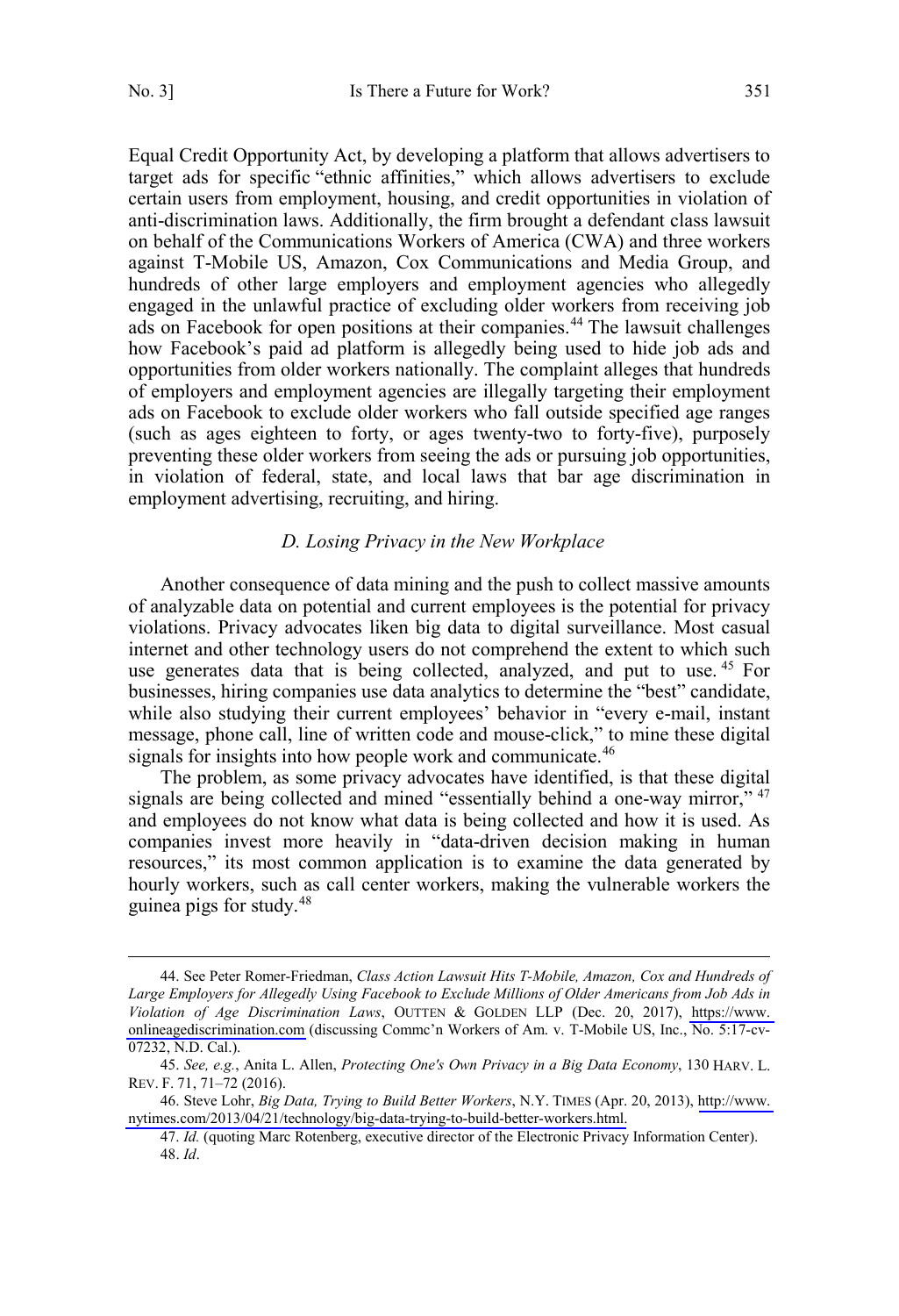<span id="page-9-0"></span>Technological advances allow employers not only to investigate and study their work habits, but also to monitor their movement and demand open availability to work, which reflects the new type of control companies now have over their workforce. Pagers, smart phones, laptops, and their corresponding connectivity enable employers to contact their workers at any time, as well as monitor their work and how far they are from designated worksites. Some workers are expected to be constantly available for check-ins and shift changes for changing employer needs, as the 24/7 workplace demands.<sup>49</sup> Because low-wage work is insecure and precarious (whether because employers are quick to replace workers or see them as fungible, or because probation or immigration status makes them at risk), hourly workers are not in a position to challenge this constant monitoring, given the precarious and insecure nature of their jobs.<sup>50</sup>

#### IV. STRATEGIES FOR FAIR WORKPLACES IN INDUSTRY 4.0

For hourly workers to meaningfully participate in today's workplace, a new set of freshly conceived workplace protections is needed. First, the old system of employment status that makes certain employment benefits contingent on "control" factors is obsolete for too many workers. A new category of worker is needed to address the gaps in protection that technology advances have created for certain workers. In one proposal for gig economy workers, professors Seth Harris and Alan Krueger coined the term "Independent Worker"<sup>51</sup> as a group of workers in need of workplace protections because they occupy the space between employees and independent contractors. These types of gig economy workers would receive a more robust set of benefits and protections, including the freedom to organize and collectively bargain, civil rights protections, tax withholding, and employer contributions for payroll taxes, although they would miss out on other workplace protections, such as minimum wages and premium overtime pay.<sup>52</sup> This is a significant shortcoming of the proposal given the most recent study that found that Uber and Lyft drivers earn a median profit of \$3.37 per hour.<sup>53</sup>

The concept of portable benefits is another strategy for workers who have multiple, part-time jobs and are not receiving any benefits for their health and welfare. In a portable system, these workers would receive important benefits (such as health care, unemployment insurance, and sick leave) that are tied to the worker themselves, not to their employer or employment status. Federal and state legislation is being drafted to address the benefits shortfall experienced by hourly

 <sup>49.</sup> Nantiya Ruan, *Corporate Masters & Low-Wage Servants: The Social Control of Workers in Poverty*, 24 WASH. & LEE J. CIVIL RTS. & SOC. JUST. 103, 157–58 (2017).

<sup>50.</sup> *Id*. at 159–60.

<sup>51.</sup> Seth D. Harris & Alan B. Krueger, Hamilton Project, A Proposal for Modernizing Labor Laws for Twenty-First Century Work: The "Independent Worker" 5 (Dec. 2015), [http://www.](http://www.hamiltonproject.org/assets/files/modernizing_labor_laws_for_twenty_first_century_work_krueger_harris.pdf) [hamiltonproject.org/assets/files/modernizing\\_labor\\_laws\\_for\\_twenty\\_first\\_century\\_work\\_krueger\\_harris](http://www.hamiltonproject.org/assets/files/modernizing_labor_laws_for_twenty_first_century_work_krueger_harris.pdf) [.pdf.](http://www.hamiltonproject.org/assets/files/modernizing_labor_laws_for_twenty_first_century_work_krueger_harris.pdf)

<sup>52.</sup> *Id*.

<sup>53.</sup> Stephen M. Zoepf et al., The Economics of Ride-Hailing: Driver Revenue, Expenses and Taxes (Mass. Inst. of Tech., CEEPR Working Paper 2018-005), [https://web.archive.org/web/20180302041610/](https://web.archive.org/web/20180302041610/ http://ceepr.mit.edu/files/papers/2018-005-Brief.pdf) [http://ceepr.mit.edu/files/papers/2018-005-Brief.pdf.](https://web.archive.org/web/20180302041610/ http://ceepr.mit.edu/files/papers/2018-005-Brief.pdf)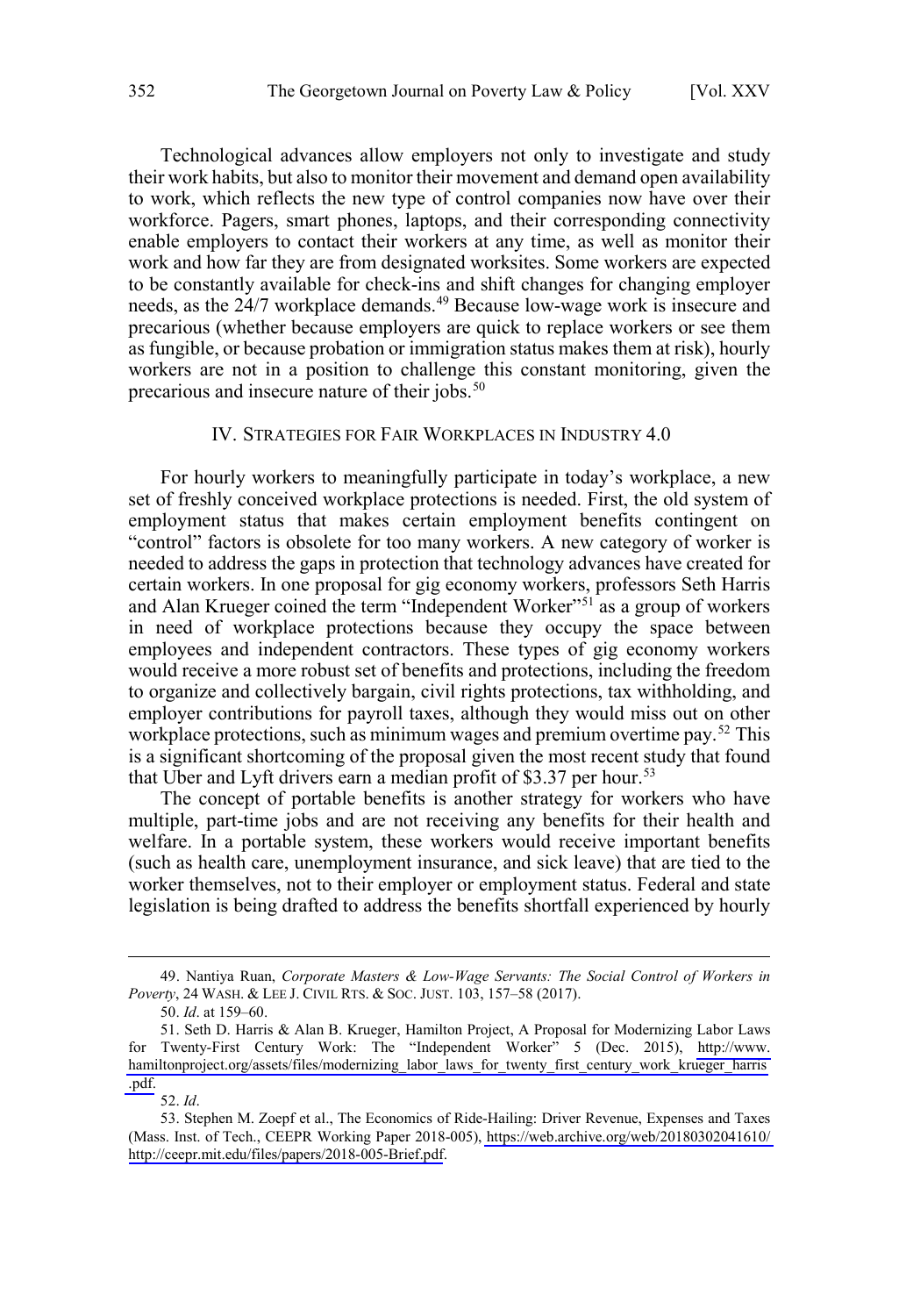part-time workers,<sup>54</sup> and in cities such as New York and Seattle, pilot programs are underway to test the effectiveness of such a system.<sup>55</sup> Entrepreneur Nick Hanauer and Service Employees International Union international vice president David Rolf propose a different approach for a "Shared Security System"<sup>56</sup>essentially, a mandatory, universal Social Security-like system that provides employment benefits paid directly from workers' pay, including health insurance, worker's compensation, unemployment, paid leave and sick days, retirement matching, as well as Social Security and Medicare. <sup>57</sup> While addressing the mobility and benefits question, the proposal presents challenges for certain income earners.

On a broader scale, current hourly work will require reinvention in this second machine age. In essence, "redeployment" is needed to find ways of working with and for machines. Professors Brynjolfsson and McAfee suggest short-term investments in education reform, entrepreneurship, and refinement of job matching systems.<sup>58</sup> Education reformists have been calling out for more STEM-focused education to equip and enable the next generation of workers, such as IBM's P-TECH<sup>59</sup> and The Gates Foundation.<sup>60</sup>

Another strategy takes a broad approach by reimagining the social contract of work and forecasts that the way we think about work and income needs a reboot. For example, "universal basic income" would provide adults with an amount of money necessary to meet basic needs regardless of whether a recipient is employed or unemployed; it is not tied to nor dependent on an individual's economic status. Silicon Valley CEOs Elon Musk (of Tesla) and Mark Zuckerberg (of Facebook) are advocates of universal basic income. As noted by Professor Yvonne Stevens, universal basic income is not a new concept; its proponents include Nobel laureates Bertrand Russell and Milton Friedman as well as Martin Luther King, Jr.<sup>61</sup>

According to the Organization for Economic Development (OECD), although no country has instituted universal basic income as "a principal pillar of income support for the working-age population," several countries are experimenting with the idea, including Finland, the Netherlands, Kenya, and Canada, as well as select cities in the United States, such as Oakland, California.<sup>62</sup>

*Four Skills We Should Teach our Students for the Tech Jobs of the Future*, IBM (Feb. 25, 2018), 59. [https://www.ibm.com/blogs/policy/four-skills-we-should-teach-our-students-for-the-jobs-of-the-future/.](https://www.ibm.com/blogs/policy/four-skills-we-should-teach-our-students-for-the-jobs-of-the-future/)

62. Elizabeth Schulze, *Why Some Countries Are Seriously Considering Handing Out Free Money*, CNBC (Dec. 28, 2017), [https://www.cnbc.com/2017/12/28/universal-basic-income-why-some-countries-](https://www.cnbc.com/2017/12/28/universal-basic-income-why-some-countries-are-seriously-considering-handing-out-free-money.html)

Natalie Foster & Libby Reder, *New Federal Portable Benefits Legislation Follows State and Local*  54. *Bills*, ASPEN INST. (May 25, 2017), [https://www.aspeninstitute.org/blog-posts/new-federal-portable](https://www.aspeninstitute.org/blog-posts/new-federal-portable-benefits-legislation-follows-state-local-bills/)[benefits-legislation-follows-state-local-bills/](https://www.aspeninstitute.org/blog-posts/new-federal-portable-benefits-legislation-follows-state-local-bills/).

<sup>55.</sup> Sophie Quinton, *With Growth of the Gig Economy, States Rethink How Workers Get Benefits*, PEW CHARITABLE TRUSTS (Feb. 22, 2017), [http://www.pewtrusts.org/en/research-and-analysis/](http://www.pewtrusts.org/en/research-and-analysis/blogs/stateline/2017/02/22/with-growth-of-the-gig-economy-states-rethink-how-workers-get-benefits) [blogs/stateline/2017/02/22/with-growth-of-the-gig-economy-states-rethink-how-workers-get-benefits.](http://www.pewtrusts.org/en/research-and-analysis/blogs/stateline/2017/02/22/with-growth-of-the-gig-economy-states-rethink-how-workers-get-benefits)

<sup>56.</sup> Nick Hanauer & David Rolf, *Shared Security, Shared Growth*, 37 NEW REPUBLIC (2015), [https://](https://democracyjournal.org/magazine/37/shared-security-shared-growth/) [democracyjournal.org/magazine/37/shared-security-shared-growth/](https://democracyjournal.org/magazine/37/shared-security-shared-growth/) .

<sup>57.</sup> *Id*.

<sup>58.</sup> Sonya James, *Q&A: Andrew McAfee & Erik Brynjolfsson, co-authors of The Second Machine Age,* (Mar. 7, 2014), [https://www.zdnet.com/article/qa-andrew-mcafee-erik-brynjolfsson-co-authors-of](https://www.zdnet.com/article/qa-andrew-mcafee-erik-brynjolfsson-co-authors-of-the-second-machine-age/)[the-second-machine-age/.](https://www.zdnet.com/article/qa-andrew-mcafee-erik-brynjolfsson-co-authors-of-the-second-machine-age/)

BILL & MELINDA GATES FOUND.,<https://www.gatesfoundation.org/> (last visited Mar. 15, 2018). 60.

<sup>61.</sup> Yvonne A. Stevens, *The Future: Innovation and Jobs*, 56 JURIMETRICS J. 367, 374 (2016).